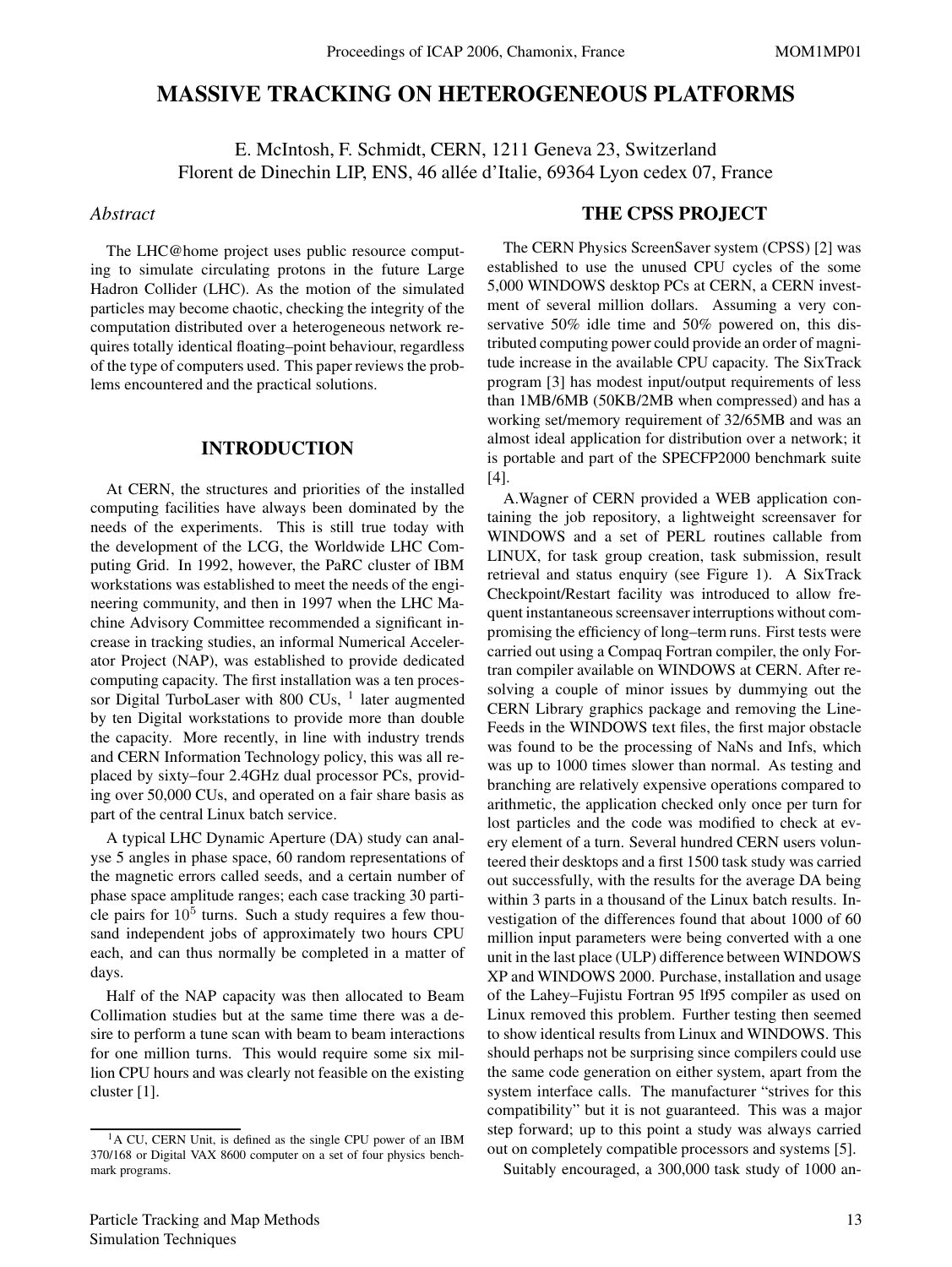|     | Taskgroup List - Overview               |     |               |                |                                      |                                                |  |             |              |                           |            |                |              |                                                    |
|-----|-----------------------------------------|-----|---------------|----------------|--------------------------------------|------------------------------------------------|--|-------------|--------------|---------------------------|------------|----------------|--------------|----------------------------------------------------|
| Id  | Name                                    |     |               |                | <b>P-ID Status Priority Progress</b> | $#$ Jobs<br><b>Completed</b><br><b>Created</b> |  |             |              | <b>Progress CPU total</b> |            |                |              |                                                    |
|     | $\frac{1}{2}$                           | --- | ---           |                |                                      |                                                |  | Tot (Del)   | o            | A                         | RR(S)      | Done           | [%]          | [s]                                                |
| 62  | SixPro300                               | 163 | N/A           | 3              | Done                                 | 7/17/2003 4:11:24 PM                           |  | 262()       | $\mathbf{0}$ | $\mathbf{0}$              | 0(0)       | 262            | 100          | 1760172                                            |
| 63  | SixPro150                               | 163 | N/A           | 3              | Done.                                | 7/23/2003 4:54:06 PM                           |  | 414()       | $\mathbf 0$  | $\overline{0}$            | 0(0)       | 414            | 100          | 8237650                                            |
| 64  | Sixtrack Samples I                      | 158 | Hold          | 3              | New                                  | 8/5/2003 6:57:49 PM                            |  | 5012(0)     | 2234         | $\Omega$                  | 2761(17)   | $\Omega$       | $\Omega$     | 447840                                             |
| 113 | w1 lhc b6-m4                            | 235 | Hold          | 3              | Started                              | 10/14/2003 1:34:38 PM                          |  | 1817(0)     | $\mathbf{0}$ | $\mathbf{0}$              | 0(2)       | 1815           | 99.89        | 9039574                                            |
| 114 | Sixtrack NC II                          | 160 | Hold          | 3              | New                                  | 11/6/2003 12:40:26 PM                          |  | 3000(0)     | ₫            | $\theta$                  | 2208 (791) | $\Omega$       | $\Omega$     | 1460494                                            |
| 115 | wdesk lhodesk                           | 236 | Hold          | 3              | Started                              | 12/7/2003 1:12:05 PM                           |  | 55(1)       | $\bf{0}$     | $\theta$                  | 11(0)      | 44             | 80           | 293108                                             |
| 116 | wdesk lhcdesk60                         | 237 | Hold          | 3              | Started                              | 12/8/2003 4:32:48 PM                           |  | 6047(8)     | $\Omega$     | $\overline{0}$            | 0(5)       | 6042           | 99.92        | 14489977                                           |
| 117 | wdesk lhcdesk9                          | 238 | Hold          | 3              | New                                  | 1/14/2004 4:21:22 PM                           |  | 0(0)        | $\mathbf{0}$ | $\mathbf{0}$              | 0(0)       | $\overline{0}$ | O            | $\theta$                                           |
| 118 | wdesk lhcdesk20                         | 239 | Hold          | 3              | Started                              | 2/20/2004 4:30:06 PM                           |  | 3040(0)     | $\mathbf{1}$ | $\mathbf{0}$              | 0(25)      | 3014           | 99.14        | 7123689                                            |
| 119 | wdesk lhcdesk10                         | 241 | Hold          | 3              | Started                              | 3/8/2004 10:33:20 AM                           |  | 304(0)      | $\theta$     | $\mathbf{0}$              | 0(1)       | 303            | 99.67        | 449144                                             |
| 120 | massimo lhc.D1-D2-MQonly-inj-no-skew    | 242 | N/A           | 3              | Done                                 | 3/12/2004 3:41:45 PM                           |  | 1651(8)     | 0            | $\Omega$                  | 0(0)       | 1651           | 100          | 5557450                                            |
| 121 | massimo600 lhc.D1-D2-MQonly-inj-no-skew | 243 | Active        | з              | Started                              | 3/13/2004 3:54:40 PM                           |  | 18535 (319) | $\mathbf{0}$ | $\overline{c}$            | 6(56)      | 18471          | 99.65        | 51482172                                           |
| 125 | eric eric20                             | 246 | N/A           | $\overline{4}$ | <b>Done</b>                          | 4/28/2004 3:27:07 PM                           |  | 600(0)      | $\mathbf{0}$ | $\mathbf{0}$              | 0(0)       | 600            | 100          | 1245                                               |
| 126 | eric2000 eric2000                       | 247 | N/A           | $\overline{4}$ | Done                                 | 4/28/2004 4:59:11 PM                           |  | 601(0)      | $\sigma$     | $\mathbf{0}$              | 0(0)       | 601            | 100          | 1237                                               |
| 130 | massxp massxp                           | 254 | Active        | 3              | Started                              | 5/10/2004 4:29:57 PM                           |  | 1875 (1852) | $\theta$     | $\mathbf{0}$              | 9(14)      | $\overline{0}$ | $\mathbf{0}$ | 5575727                                            |
| 131 | mass20 mass20                           | 255 | Hold          | 3              | Started                              | 5/10/2004 4:53:14 PM                           |  | 1601 (1583) | 1            | 0                         | 17(0)      | $\mathbf{0}$   | O            | 5061200                                            |
| 132 | masslahey masslahey                     | 256 | Active        | 3              | Started                              | 5/13/2004 7:54:33 PM                           |  | 7433(0)     | 0            | 3                         | 0(2)       | 7428           | 99.93        | 27978702                                           |
| 134 | massxp massany.                         | 259 | Active        | 5              | Started                              | 5/18/2004 6:37:42 PM                           |  | 1838(0)     | $\mathbf{0}$ | $\overline{0}$            | 7(25)      | 1806           | 98,26        | 5554755                                            |
| 135 | w1 lhccpss                              | 260 | <b>Active</b> | $\overline{4}$ | Done                                 | 5/28/2004 6:00:45 PM                           |  | 20(0)       | $\mathbf{0}$ | $\mathbf 0$               | 0(0)       | 20             | 100          | 606                                                |
| 136 | w1 lhc1000                              | 261 | Active        | 3              | Started                              | 6/2/2004 2:03:10 PM                            |  | 6274(0)     | 2142 75      |                           | 1(6)       | 4050           | 64.55        | 17450578                                           |
|     |                                         |     |               |                |                                      |                                                |  |             |              |                           |            |                |              | Total CPU Usage: 201346226 (2330 d 09 h 30 m 26 s) |

Figure 1: An overview of the CPSS TaskGroups during the early development

gles for  $10<sup>5</sup>$  turns was initiated in order to prove the long– term efficiency and reliability of CPSS while generating some useful results with respect to the resulting DA and initial angle [6]. In parallel, testing of the more time– consuming and floating–point intensive beam–beam cases commenced. Once again a few tasks per thousand gave different results after a million turns. This was quickly discovered to be a difference between 32–bit and 64–bit systems (Intel IA–32 and Intel IA–64/AMD Athlon 64). Having verified identical initial conditions, ensuring that the same accelerator was being simulated, exhaustive analysis traced back to the turn where the difference first arose, and then to the relevant step within the turn, to the relevant statement in the step, and finally to the actual floating–point operation itself. The analysis required comparison of the actual binary representations of the floating–point numbers in order to find the first occurrence of a difference as small as 1 ULP. Computing a single particle trajectory requires from ten to a few hundred floating–point operations for each of ten thousand steps in a single turn, and even if the smallest difference is quickly magnified the difficulty is in finding the initial difference. In this case the trigger was the evaluation of an exponential function, as was quickly proven with a test program of a few lines using the exact argument in question. A similar difference was traced to the natural logarithm function. Indeed, in most systems these functions use x86 machine instructions such as fyl2xp1 and fyl2x, whose microcode implementation give different results on different processors, for reasons exposed below.

At this point we considered abandoning the goal of exact results reproducibility and restricting a specific study to either only 32–bit, or only 64–bit, systems. Given the gradual introduction of the new extremely powerful 64–bit systems, but also the huge number of existing 32–bit systems, it seemed that they would co–exist for quite some years to come. It still seemed very desirable to be able to use either type indifferently.

# **FLOATING–POINT ARITHMETIC**

Floating–point portability, or rather the lack of it, has been well studied and debated for many years; see, for example, Goldberg [7], with the Priest supplement [8], or Belding [9].

For our application we limit the definition of heterogeneous to any Intel Pentium or compatible PC, at least for the time being. The IEEE 754–1985 standard, to which almost all modern processors conform, "specifies basic and extended floating–point number formats; add, subtract, multiply, divide, square root, remainder, and compare operations; conversions between integer and floating– point formats; conversions between different floating–point formats; conversions between basic–format floating–point numbers and decimal strings; and floating–point exceptions and their handling, including nonnumbers". Of the options covered by the standard we consider only double precision arithmetic, with rounding to the nearest representable number (nearest even, if a tie).

However this standard is incomplete and open to interpretation. Strict compliance tends to conflict with performance and therefore tends to lose out in a competitive market. It also needs to be considered in the context of the relevant programming language standard. For instance the Fortran standard defines a unique order of evaluation only for a fully parenthesized expression, so portability may require some code rewriting. It will also require some explicit control of the compiler. In our case, we use the lf95 compiler which always disables *extended precision*, and in addition we specify the compiler option  $-$  -tp "generate Pentium code" so that architecture-specific features such as SSE2 or 3DNow will not be used. Finally, the current standard does not cover elementary functions such as exp, log, and the trigonometric functions. In the following the exp function will be used as an example.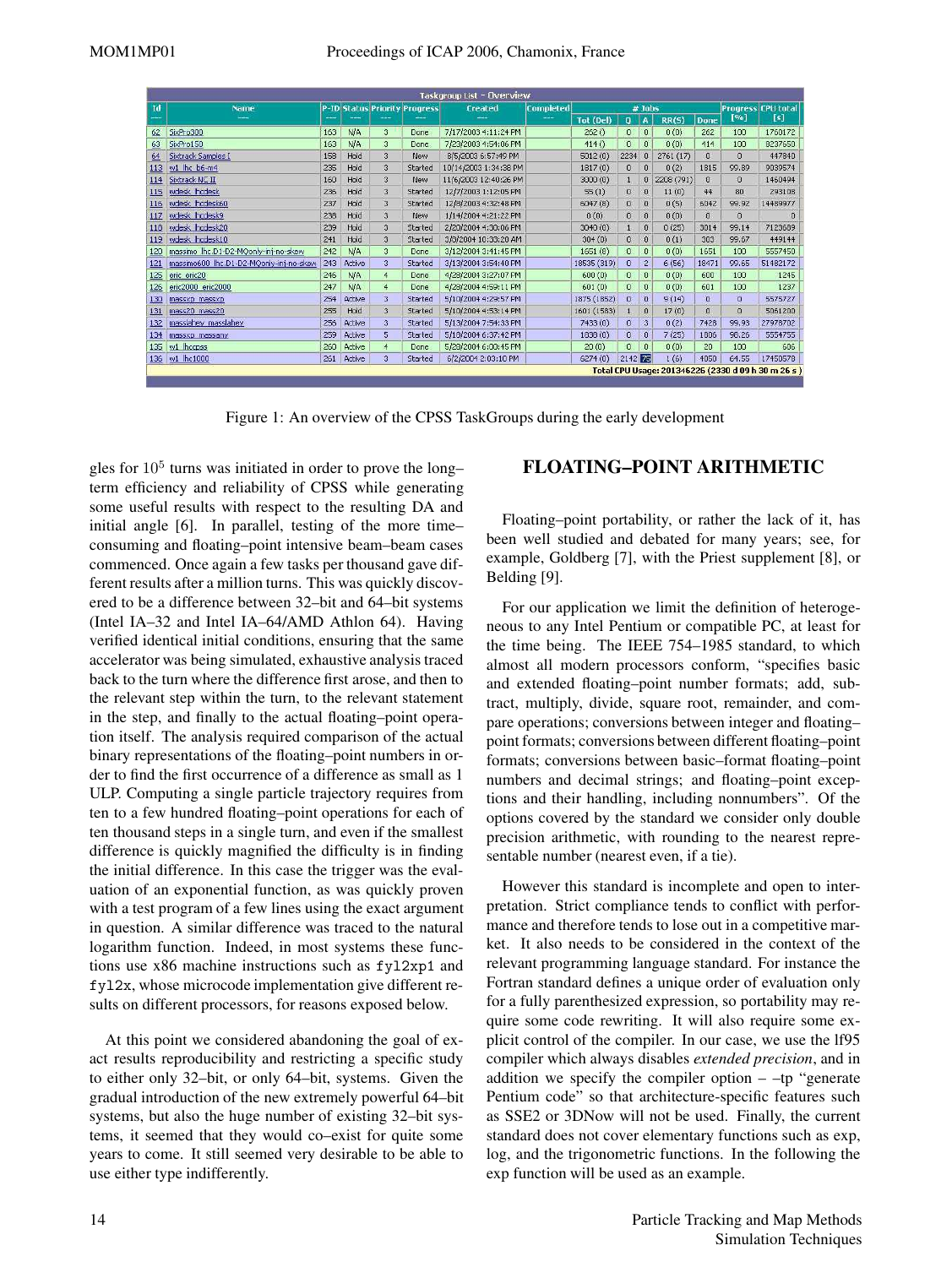# **THE CRLIBM SOLUTION**

The problem of providing the correctly rounded function results is known as the "Table Maker's Dilemma". If we consider the case of rounding to nearest, the problem arises when the function result lies very close to the mid– point of two adjacent floating–point numbers, and rounding an approximation to  $f(x)$  may not give the same result as rounding  $f(x)$  itself [10]. As a pathological case for double precision exp with a 53 bit mantissa, we use the example of [11] where in binary notation

 $x = 1.52$ ] $1 \times 2^{-53}$ 

where the number in square brackets denotes the number of consecutive occurrences of the following digit. In this notation

 $exp(x)=1.51[001[104]1010101...$ 

and the correctly rounded to nearest double precision result is

 $exp(x)=1.51]01$ 

In this particular example even a quadruple precision approximation, correct to within 1 quad ULP (113 bit mantissa) may deliver one of three results:

1.[51]010[58]00

1.[51]001[58]11

1.[51]001[58]10

but rounding the last result will give an incorrect answer.

Software libraries exist that increase the working precision until correct rounding can be decided. A Web search discovered several such libraries for double precision results. Given that our aim was reproducibility of results, rather than precision per se, this may seem a very extreme solution. Its advantage is that all these libraries will always agree to the last bit, so choosing one of these also ensures that any of the others would do instead.

The first of these libraries was IBM libultim [13], which is no longer supported. MPFR [12] is an arbitrary precision library, and is therefore extremely slow compared to the default libm of Linux (see Table 1). The crlibm[14] library from ENS-Lyon is well-supported, is proven theoretically to deliver the correctly rounded result, and does so with a modest decrease in performance with respect to a standard libm[14]. Lately, SUN has also been developing a correctly rounded libm called libmcr.

|        | Average | Maximum |
|--------|---------|---------|
| libm   | 365     | 5528    |
| crlibm | 432     | 41484   |
| mpfr   | 23299   | 204736  |

Table 1: Relative timings for the exp function on a Pentium 4 Xeon, with gcc 3.3

To illustrate the scope and magnitude of the portability issue, we use one of our test programs. A simple test of the exp function, using g77 and libm, with one million arguments between -0.5 and 0.5, found 5 differences IA–32 to IA–64, 7 differences IA–32 to AMD64, and 2 differences between the IA–64 and the AMD64. All differences are of 1 ULP in these and following results. Comparing libm and crlibm we find that libm delivers the correctly rounded result in all but 304 cases provided Extended Precision is enabled; if not, there are 134,623 cases with incorrect rounding. Similarly, but using the lf95 compiler and library we find 7 differences IA–32 to IA–64, 7 differences IA–32 to AMD64, and 4 differences between the IA–64 and the AMD64. The same test program using crlibm, and compiled with five different compilers, gave *identical results* on the three architectures.

The crlibm library in 2004 provided exp, log, log10, sin, cos, tan, atan, sinh, and cosh functions  $2$  in the four standard rounding modes. A few simple editor scripts sufficed to change all SixTrack function calls to their crlibm equivalent for round to nearest, exp to exp  $\mathbf{r}$  rn, sin to sin  $\mathbf{r}$  rn, etc.

With the modified SixTrack, all numerical differences in our tests now disappeared even in the most demanding beam–beam case, which make multiple calls to exp and log in each beam–beam interaction. The 1000 angle study was restarted with the new version and all tasks were run at least twice. The only numerical differences found were due to failing processors; two desktop machines and one batch processor in the Computing Center.

In summary, in order to generate two executables giving identical results for Linux and for Windows, the task list is as follows:

- Change all elementary function calls to the crlibm equivalent
- Download and compile crlibm with portable options<sup>3</sup>
- Use the Lahey–Fujitsu Fortran 95 compiler with Extended Precision disabled by default.
- Generate code for any Pentium with –tp.
- Make a statically linked executable.

After running over one million  $10^5$  and  $10^6$  turn jobs, most of them at least two or three times, we are confident (although we cannot prove it) that any numerical differences are due to hardware failures or overclocked processors.

#### **LHC@HOME**

During this period of development, CERN colleagues set up a single Berkeley Open Infrastructure for Network Computing (BOINC) server [15], a successor to SETI@home, and suggested using SixTrack as a pilot application. SixTrack was modified to call the BOINC interface routines, and to return only the results summary file

<sup>2</sup>The functions asin, acos, and atan2 were implemented in terms of atan, which provided portable, but not necessarily correctly rounded, results.

 $3$ On Windows it is necessary to use either Fujitsu C included with the lf95 compiler or gcc and CYGWIN as there are difficulties with Microsoft C and "long long" variables